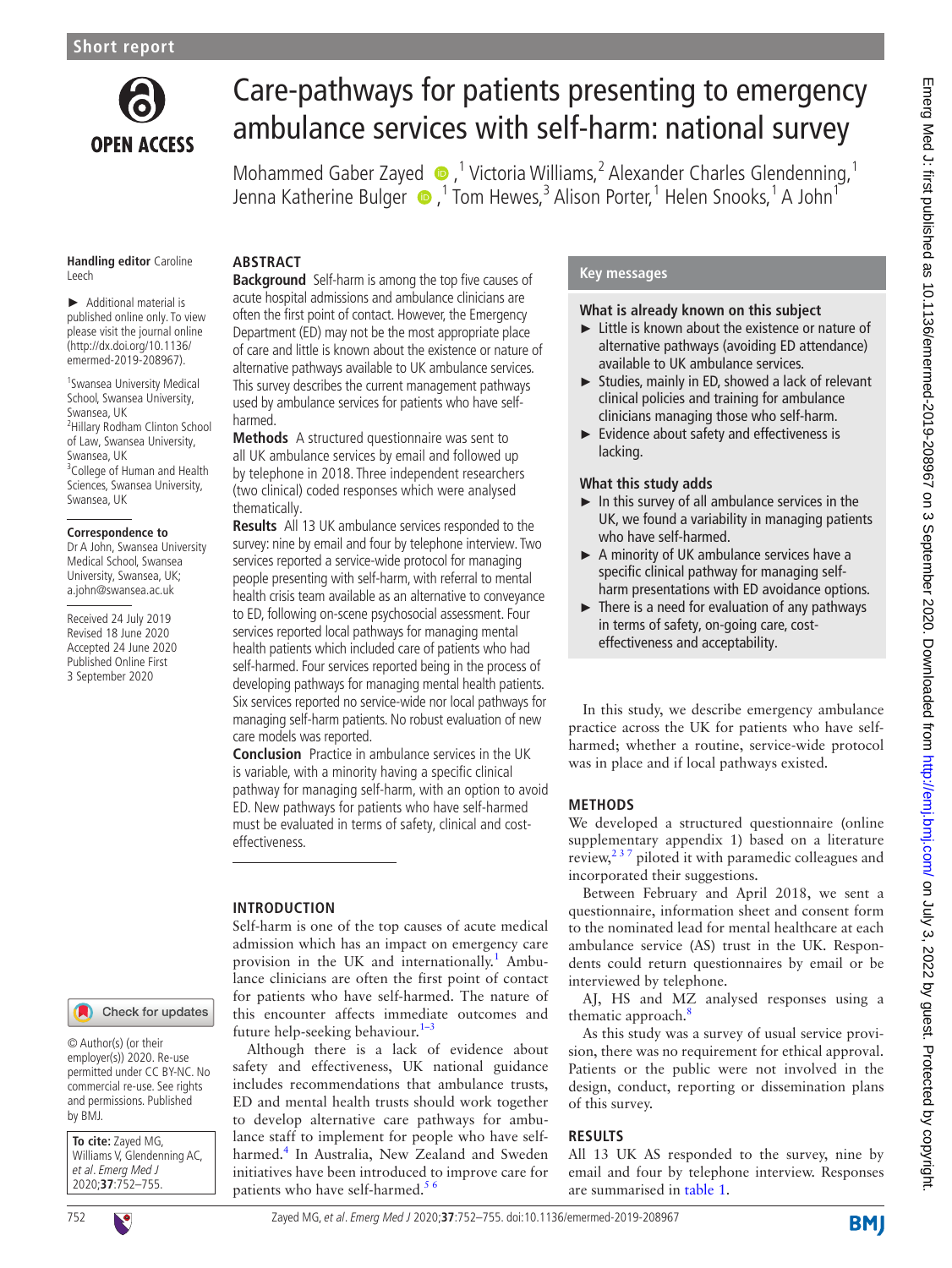<span id="page-1-0"></span>

| Table 1      | Summary of ambulance service (AS) survey responses |                                                                                                                                                                                                                                                                                     |                                                                                                                                                                                                                                                                                                                                                                                                                                                                                                      |                                                                                                                                 |  |
|--------------|----------------------------------------------------|-------------------------------------------------------------------------------------------------------------------------------------------------------------------------------------------------------------------------------------------------------------------------------------|------------------------------------------------------------------------------------------------------------------------------------------------------------------------------------------------------------------------------------------------------------------------------------------------------------------------------------------------------------------------------------------------------------------------------------------------------------------------------------------------------|---------------------------------------------------------------------------------------------------------------------------------|--|
| AS           | Respondent                                         | Trust wide protocol in place                                                                                                                                                                                                                                                        | Local pathways in place/being developed                                                                                                                                                                                                                                                                                                                                                                                                                                                              | <b>Evaluating self-harm</b><br>management                                                                                       |  |
| $\mathbf{1}$ | Area clinical lead                                 | No.                                                                                                                                                                                                                                                                                 | No.<br>Working to develop alternate mental health pathways.<br>Not self-harm specific.                                                                                                                                                                                                                                                                                                                                                                                                               | No.                                                                                                                             |  |
| 2            | Mental health lead nurse                           | Yes.<br>Mental health protocol including self- health trust.<br>harm with options to convey to ED or Variable hours of operation.<br>refer to mental health crisis service<br>as appropriate.                                                                                       | Yes, in certain areas, in partnership with local mental                                                                                                                                                                                                                                                                                                                                                                                                                                              | No.<br>Planned for 2018                                                                                                         |  |
| 3            | Mental health strategy lead                        | No.                                                                                                                                                                                                                                                                                 | Yes.<br>Triage of 999 calls and response by cars with paramedics<br>and mental health nurses.<br>In partnership with local mental health trust and approved<br>mental health professionals in some areas.<br>Not self-harm specific.                                                                                                                                                                                                                                                                 | No.                                                                                                                             |  |
| 4            | Mental health clinical lead                        | Yes.<br>No further details given.                                                                                                                                                                                                                                                   | No.                                                                                                                                                                                                                                                                                                                                                                                                                                                                                                  | No.                                                                                                                             |  |
| 5            | Mental health project lead                         | No.                                                                                                                                                                                                                                                                                 | Yes.<br>Referral project in which 999 calls are triaged in the<br>dispatch centre and patients are signposted when<br>appropriate to a Mental Health Crisis Team in place of<br>sending an emergency ambulance.<br>Also, a street triage scheme in partnership with local<br>police and mental health service.<br>Not self-harm specific.<br>Highlighted that immediate medical need 'trumps' care of<br>mental health problems.                                                                     | No.                                                                                                                             |  |
| 6            | Mental health nurse<br>consultant                  | No.<br>Self-harm would trigger the use of a<br>specific risk assessment tool by the<br>crew on scene. The primary focus is<br>on treatment of physical injury and<br>then onward referral to a crisis team<br>or if necessary, conveyance to ED for<br>psychiatric liaison support. | No.                                                                                                                                                                                                                                                                                                                                                                                                                                                                                                  | No.                                                                                                                             |  |
| 7            | Head of clinical operations                        | No.<br>Have access to trust-wide mental<br>health crisis teams if injuries are<br>not serious enough to require ED<br>treatment. No specific protocol for<br>self-harm.                                                                                                             | No.                                                                                                                                                                                                                                                                                                                                                                                                                                                                                                  | Yes.                                                                                                                            |  |
| 8            | Consultant paramedic, mental No.<br>health lead    |                                                                                                                                                                                                                                                                                     | No.<br>Piloting having mental health nurses in ambulance control<br>room.<br>Not self-harm specific.                                                                                                                                                                                                                                                                                                                                                                                                 | No.                                                                                                                             |  |
| 9            | Mental health professional<br>lead                 | No.                                                                                                                                                                                                                                                                                 | No.<br>Triage in the ambulance call centre with options -<br>conveyance to ED, 'see and treat' (ie, attendance but<br>non-conveyance), referral to crisis team, dependent on<br>local service availability. Patients who have overdosed are<br>automatically taken to ED.<br>Paramedics have a crew line to speak to mental health<br>nurses. Introduced in 2016. They are available 24/7 but 'it<br>is a small team so might not always be able to speak to<br>someone'.<br>Not self-harm specific. | No.                                                                                                                             |  |
| 10           | Mental health strategic<br>advisor                 | No.                                                                                                                                                                                                                                                                                 | No.<br>Callers are triaged by the 'clinical hub' in the call centre<br>to appropriate response-referred to ED/minor injures<br>unit if required for treatment of injuries, with follow-up<br>by mental health service if patients already known, or to<br>general practitioner if not. Limited access to mental health<br>professionals in the Clinical Hub and to mental health<br>crisis teams has been challenging.<br>Looking to link ambulance service and mental health<br>records.            | Auditing self-harm data on<br>monthly basis, this has been<br>updated in February 2018 to<br>include only patients left at home |  |

Continued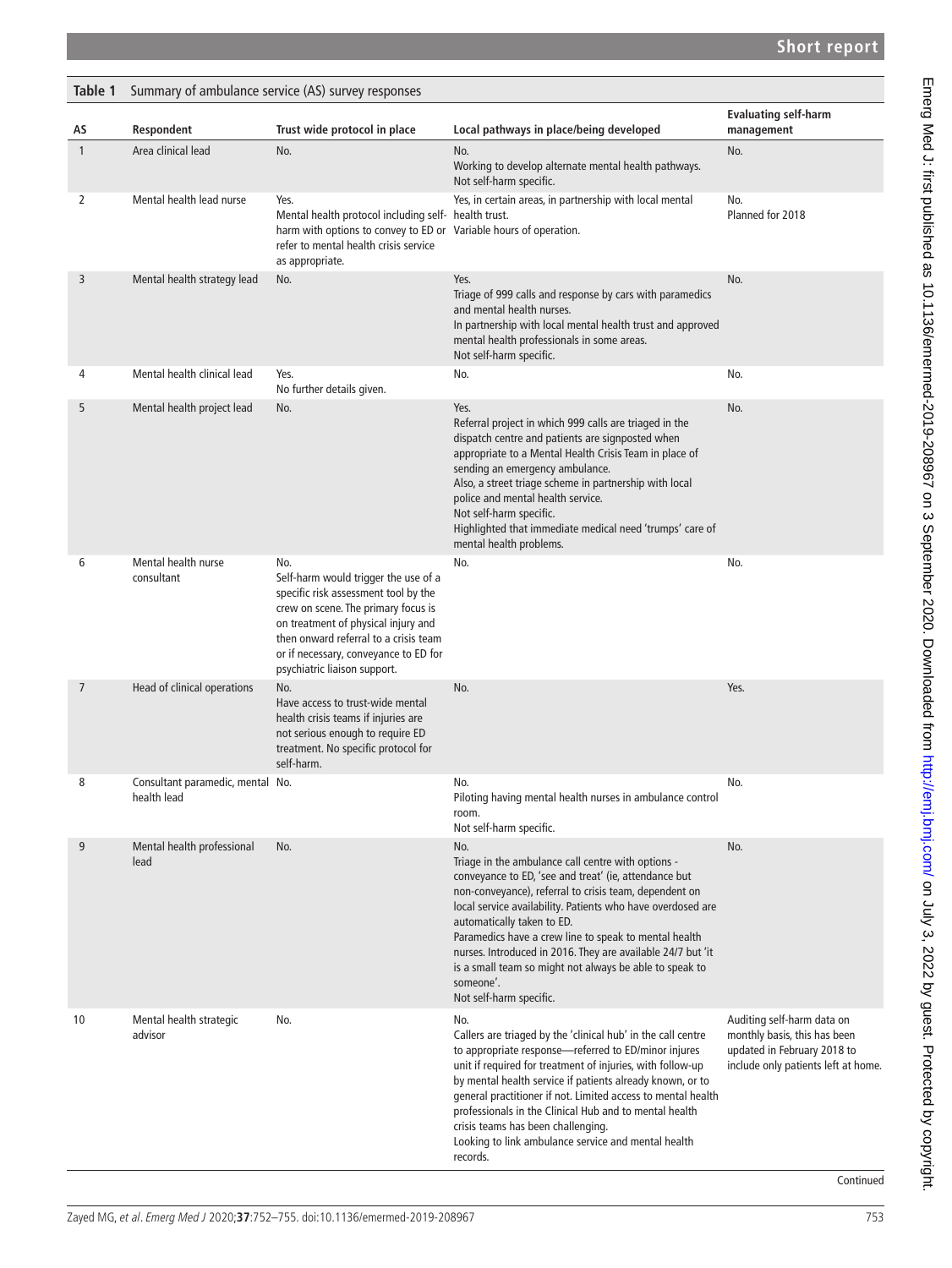| Table 1 | Continued                   |                                                                                                                                                                                                                                |                                                                                                                                                                                                                                                                                                                                                        |                                           |  |
|---------|-----------------------------|--------------------------------------------------------------------------------------------------------------------------------------------------------------------------------------------------------------------------------|--------------------------------------------------------------------------------------------------------------------------------------------------------------------------------------------------------------------------------------------------------------------------------------------------------------------------------------------------------|-------------------------------------------|--|
| AS      | Respondent                  | Trust wide protocol in place                                                                                                                                                                                                   | Local pathways in place/being developed                                                                                                                                                                                                                                                                                                                | <b>Evaluating self-harm</b><br>management |  |
| 11      | Interim medical director    | No.                                                                                                                                                                                                                            | No.<br>Currently setting up street triage project with paramedic,<br>police officer and psychiatric nurse to rapidly assess<br>patients in the prehospital setting. Challenging to<br>secure agreement of hospital Trust to provide a qualified<br>psychiatric nurse to undertake clinical triage which is<br>outside the scope of paramedic practice. | No.                                       |  |
| 12      | Clinical governance manager | No.<br>Working on a mental health policy<br>and education package which<br>includes a self-harm section.<br>Physical health is considered first, if<br>injuries are severe or life threatening,<br>the patient is taken to ED. | No.<br>Working on a referral pathway called Distress Brief<br>Intervention being developed with primary care, ED, police<br>and third sector partners (4-year pilot).                                                                                                                                                                                  | No.                                       |  |
| 13      | Head of clinical practice   | No.<br>Physical injuries take priority and<br>often indicate need for ED care.                                                                                                                                                 | Yes.<br>Have local mental health triage teams consisting of a<br>mental health nurse, a paramedic and a police officer.<br>Hours of operation vary by area.<br>In partnership with police, CCG and mental health trust.<br>Not self-harm specific.                                                                                                     | Currently auditing self-harm data         |  |

CCG, Clinical Commissioning Groups.

Only two services (AS 2 and 4) reported having a servicewide protocol for managing patients who have self-harmed. Four services (AS 2, 3, 5 and 13) reported local pathways for managing patients who have self-harmed. AS 2 had pathways which included an option of referral to mental health crisis teams as an alternative to conveyance to ED when appropriate; pathways operated limited hours depending on availability of the local mental health Trust. AS 3, 5 and 13 described local pathways for managing 'mental health patients' which included self-harm presentations. Both services had a 'street triage' option in some areas to dispatch a team which included paramedic, mental health nurse and police officer to emergency calls for patients who have self-harmed.

Four services (AS 1, 5, 11 and 12) reported that they were developing pathways and protocols. AS 1 provided little detail. AS 5 described a project where callers would be triaged in the call centre and referred to a mental health crisis team if appropriate. AS 11 was developing a street triage project with a response team comprising paramedic, police officer and psychiatric nurse to assess patients in the pre-hospital setting. AS 12 reported developing a referral pathway which they hoped to implement fully by 2021; once established that there is no immediate threat to life, patients would be referred through the pathway avoiding ED admission; a 24-hour service in partnership with police, NHS Health Boards, ED and general practitioners (GPs).

Six services (AS 6, 7, 8, 9, 10 and 11) had no current servicewide nor local pathways for the management of patients who have self-harmed. Despite this, each of these services provided details of service-wide or local initiatives relevant to this group including: use of a self-harm risk assessment tool; access to mental health crisis teams for those who do not need to travel to ED for care of injuries; availability of mental health nurses in the ambulance call centre; or clinical hub in the call centre with option to refer to ED or minor injuries unit for treatment of injuries with follow-up by mental health service or GPs. Several services highlighted the prioritisation of care of physical injuries.

AS 2, 3, 6, 8, 9 and 10 highlighted the need for training and education for ambulance clinicians on underlying causes and the management of patients who have self-harmed.

Two services reported audits of care of patients who have selfharmed (AS 10, AS 13); one service reported evaluation activity (AS 7) and another reported plans for evaluation (AS 2).

### **DISCUSSION**

We found variation and a lack of clarity, across and within AS, in the provision of care to patients who have self-harmed. Alternative pathways for those patients started in some services in the ambulance call centre through signposting or targeted responses; and sometimes on scene, by paramedics who were able to assess and triage patients to ED or community referral or by a 'street triage' team, in partnership with mental health providers and the police. Where pathways were in place their operation was dependent on availability of mental health professionals, so access was reported to be variable. Respondents highlighted the need for training and education covering the underlying reasons and management of self-harm presentations, to enable ambulance clinicians to consider options of ED avoidance confidently. With such a lack of underpinning evidence for new models of care it was surprising that very little evaluation was in place.

#### **Strengths and limitations**

We had a 100% response to this survey but there was a lack of detail in some responses. AS may have developed new pathways since this survey was conducted.

#### **Implications**

Despite UK national guidelines indicating the need for appropriate care pathways for ambulance clinicians to refer on people who self-harm, $49$  services are still a long way from having universal access to such pathways. There are various challenges to achieving this. Each AS works across the footprint of multiple mental health providers, meaning that a range of local arrangements needs to be set up and maintained. Emergency AS operate 24 hours a day, while many local mental health responses may be available for much more restricted times.

There is currently a paucity of evidence about the safety and effectiveness of care delivered by emergency AS for patients who